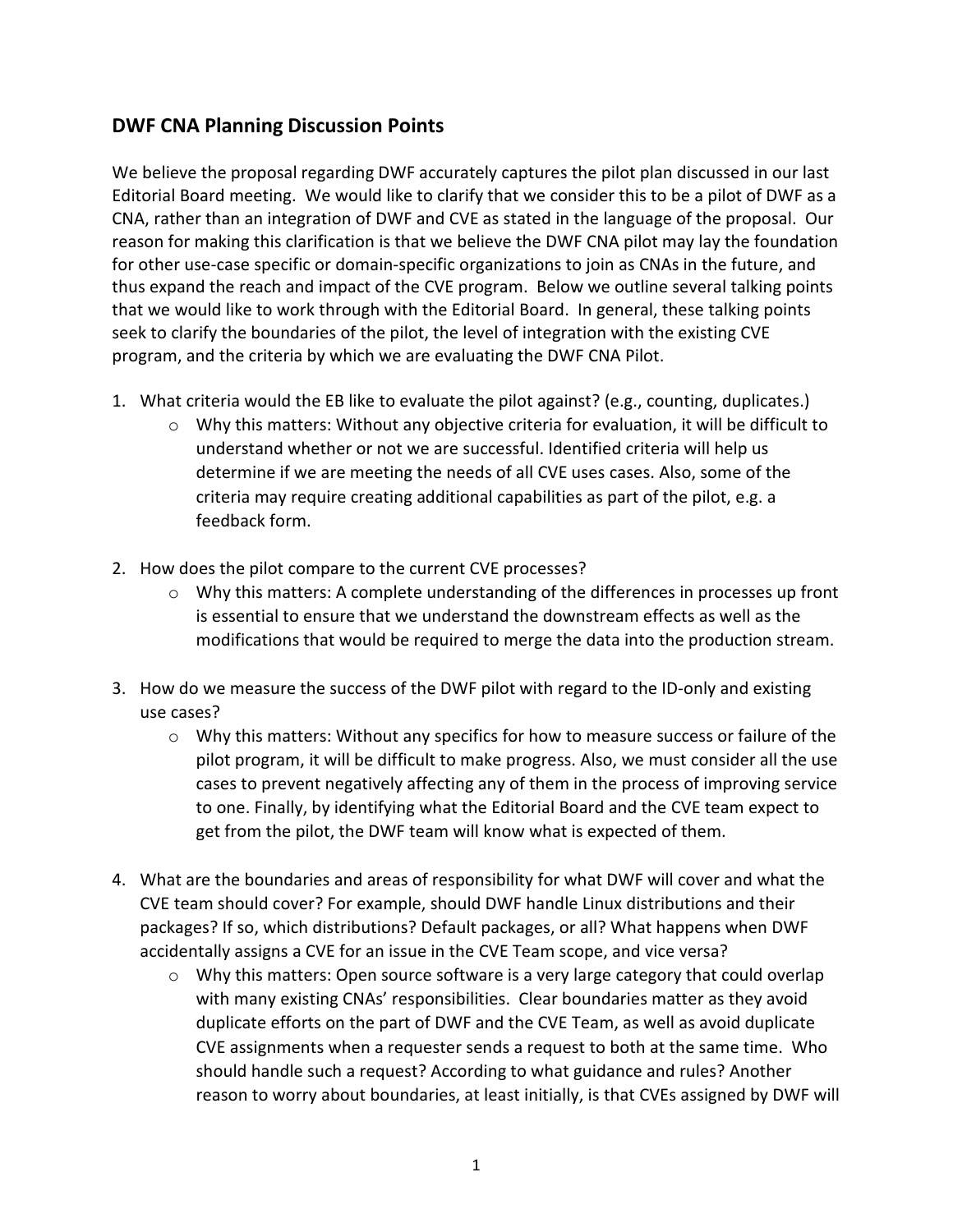look and possibly be handled differently from CVE Team-assigned CVEs. Also, clear boundaries will allow for operational efficiencies, giving CVE and DWF staff clear instructions as to where to redirect requests that are sent to the inappropriate entity. Even with clear boundaries, violations will occur. By defining a resolution process now, we will avoid problems down the road and increase the likelihood of success for the pilot.

- 5. How should the DWF data be handled? Should these new CVEs be made available through GitHub? Should the CVEs be separated from one another? (e.g., separate feeds.)
	- $\circ$  Why this matters: As with any experiment, we need to understand what the controls are as well as the variables being introduced. The way the CVE Team handles the DWF assigned CVEs will have a significant impact on the results of the pilot. If the CVE Team merges the DWF CVEs into the CVE download, many more people will become aware of the assignments but it will also make rolling back the CVEs more difficult if the pilot fails. If we add these new CVEs and they are different in some ways (e.g., no description), this may cause problems with the current downstream users. NVD has already pointed out that they will need to do a lot more work in order to add CPE, CVSS, CWE information. We need to understand how the pilot affects the operational environments of our stakeholders/consumers, as well as their stakeholders and consumers.
- 6. What is the expectation in regard to the CVEs produced under this pilot being pushed to NVD?
	- o Why this matters: Stakeholders need to understand what might change for them and have a plan as to how they should respond to those changes. We do not want to create surprises or unexpected technical or procedural problems. NVD currently adds additional information to the CVEs issues by the CVE Team, such as the CPE, CVSS, and CWE information. If these pilot CVEs contain less information (e.g., no description), this could require a lot more work on the part of NVD. Also, some CVEs may not be seen as in scope for NVD. Finally, depending on the criteria for success (e.g. must be usable by all use cases), a clear understanding the expectations could help with the assessment of the pilot results.
- 7. Could DWF elaborate on the minimum data set (e.g., references) it will produce in its CVEs?
	- $\circ$  Why this matters: Understanding what data DWF will produce may help us pinpoint the right balance of data to serve the broadest range of use cases, once the pilot has been run for a given length of time.